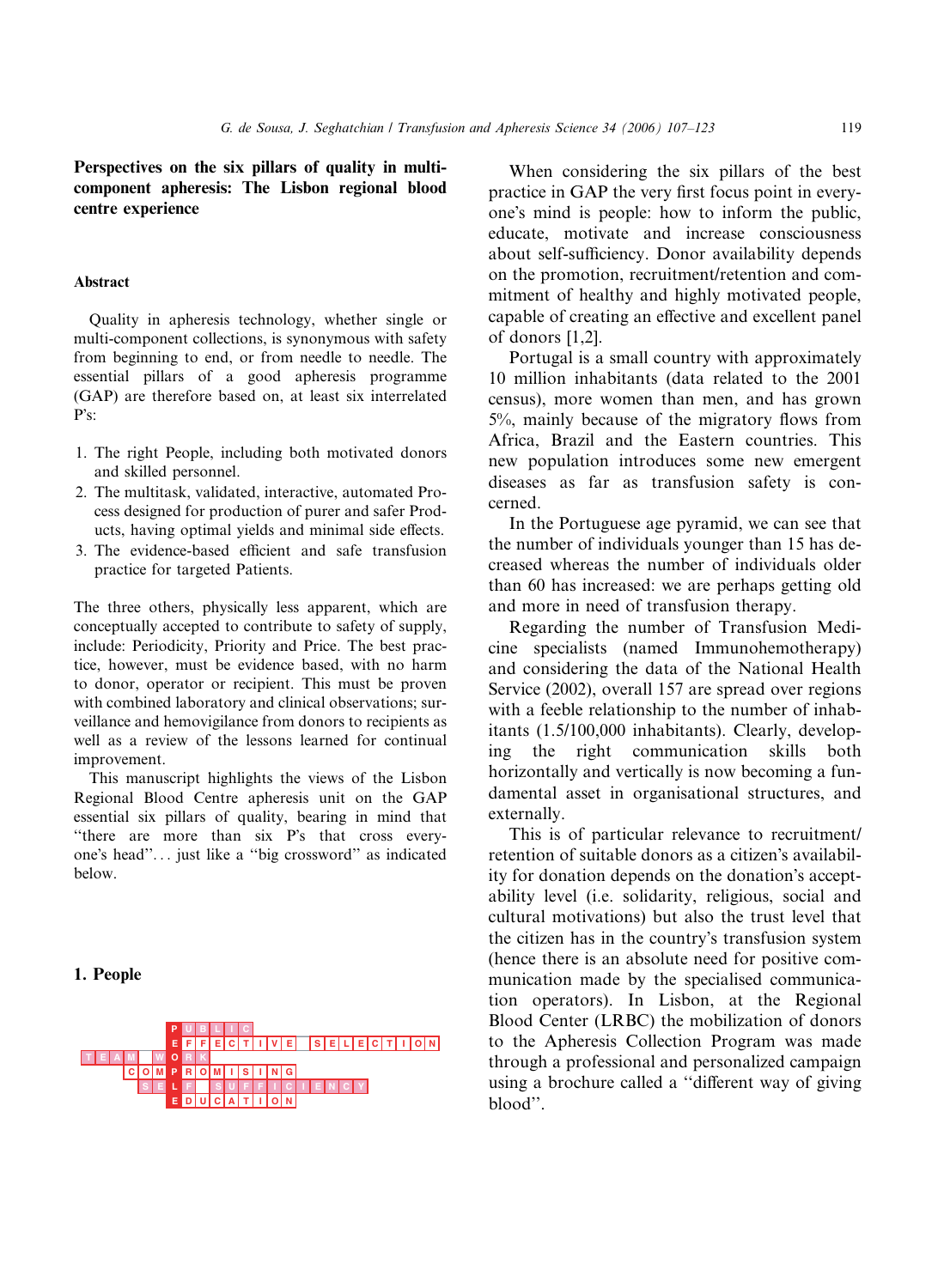## 2. Process



The capacity to develop and implement automated processes not only increases productivity and efficiency with consistency but also improves safety [1,3]. Currently, automated multicomponent collection by an apheresis process has transformed blood component production into a highly automated controlled process with adherence to Good Manufacturing Practice and other regulatory requirements. In this context, the apheresis processes are based on a methodological consistency assured by the fulfilling of operational procedures that describe, in detail, the objectives and final specifications of the product. The divergence from the set specifications, allow us to investigate the short-comings and put in place remedial actions, as exemplified below.

We compared the results obtained by two cell separators at the LRBC apheresis unit (Trima 4 and Trima Accel), in terms of efficiency and donor safety. We have observed that besides increasing donor safety (reduction of the percentage of moderate and light reactions), the efficiency of the process is considerably increased (up to 13%) and in some cases it becomes possible to convert the donors of simple donations of platelets (SDP) into double donations (DDP). Moreover the reproducibility of the results was not at 100% with Trima 4, as this model of cell separator could poorly fulfil the final quality specifications of the desired product. We have observed that there may be at least two types of donors: good responders (ratio programmed profitability/profitability obtained >1) and poor responder donors (programmed profitability/obtained profitability <1). To address the possible cause and effect relationship in the poorresponders we have compared the characteristic of platelets present in the LRS chamber with those at the end of donation and to donor hematological parameters (de Sousa et al., in press).

In brief, we found a higher level of platelet aggregates, with a small MPV, which translates into a greater degree of platelet activation/microvesiculation in certain donor populations. Since the comparative study of the content of the two LRS chambers (Tr4 and Tr Accel) showed a similar pattern we concluded that either some donors may have a greater susceptibility to platelet activation (i.e. donors with factors associated with tobacco, physical exercise and some medications such as contraceptive, etc.) or this is related to poor performance of the LRS chamber in the cell separator in Tr4 which is not large enough for complete retention of aggregated platelets and leukocytes, when a greater level of activated platelets are present. This finding is in line with the UK experience with the Spectra, reported by one of us in this symposium [4].

In short, the implementation of automated collection by Tr Accel allows us to obtain more consistent, uniform products in accordance with the specifications previously established, regardless of the hematological variability of the donor. Moreover, the lower incidence of transfusion reactions leads to the satisfaction of our clients [5].

## 3. Product



The concepts of product quality and safety/efficacy have evolved through time: in the seventies and at the beginning of the eighties the perception of the risk as related to the product was very small (fewer informatics, equipment, regulation and documentation). The emergence of transmissible infectious agents through transfusion led not only to a more comprehensive donor selection/screening and universal leukoreduction but also to growing involvement of the authorities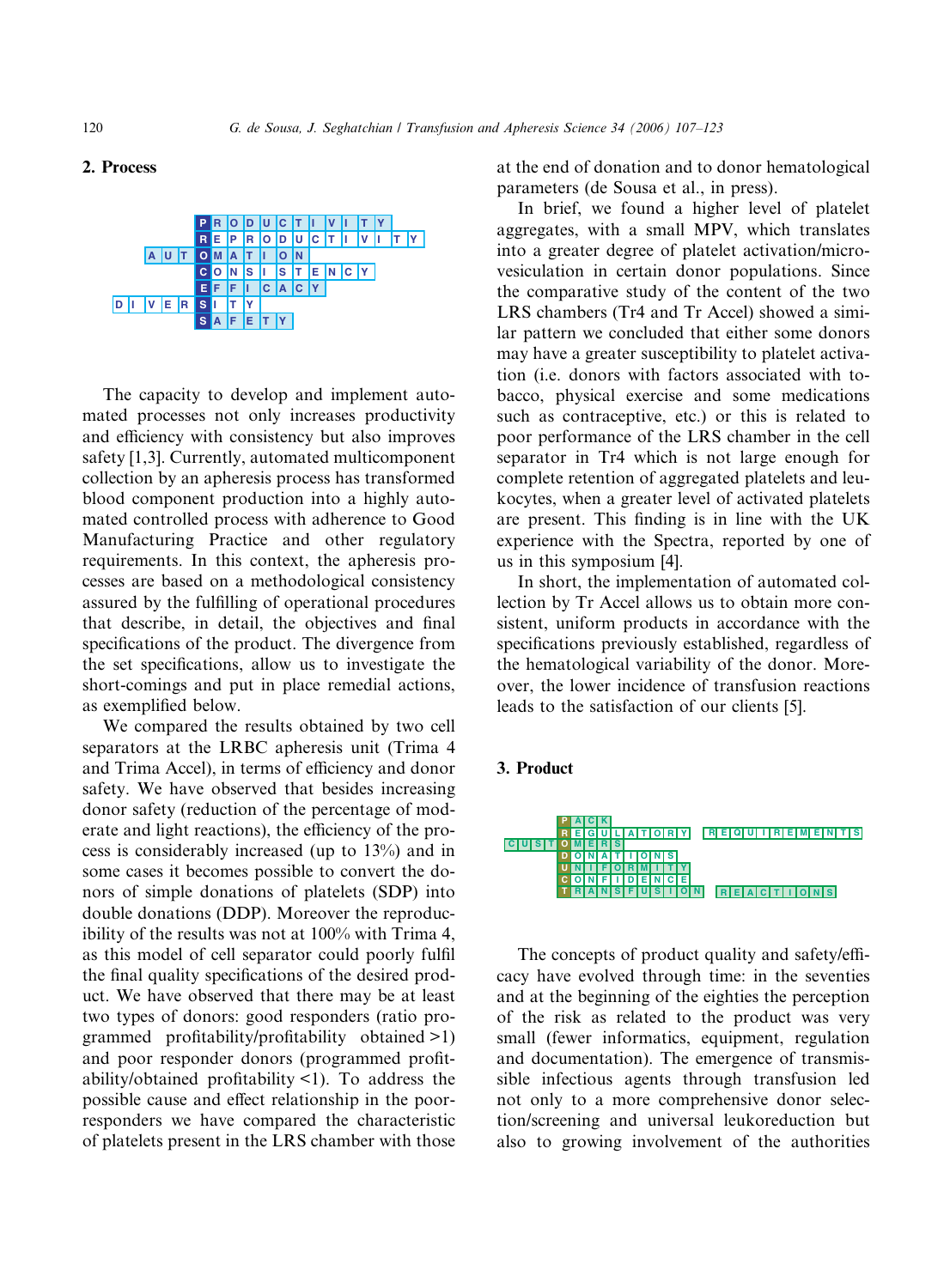that regulate the blood sector and stringent adherence to the principles of quality and GMP production (as a sub-industry focused on the quality of the product) [1,6]. Furthermore, blood bank activity in every European Union member state is regulated by Directives, namely 2002/98/ CE, that will become mandatory in February 2005.

In Portugal the Council of Europe and European Union guidelines has been adopted for apheresis [7]. Adherence to this standard of practice helps in the harmonisation program and in quality improvement. The minimum requirements for platelet quality are based on the cellular content, on platelet function and metabolic activity indicators such as pH (optimal range: 6.8–7.4). The higher pH facilitates platelet aggregate formation and microvesiculation, while the lower pH leads to cellular damage and necrosis. Using EU guidelines, we find two deviations: with the concentration and the pH. First, we found about 15% of platelets collected by apheresis presented with concentrations higher than 1.500 plt/uL. This deviation was resolved after changing the cell separator program. Secondly, we observed that the pH value on the fifth day of storage, at 22°, remained higher than the acceptable limit. An investigation has been undertaken to assess the impact of different periods of the post-collection resting period (1, 3 and 8 h) on the maintenance of pH in the optimal range (6.8–7.4). Even though the results were, on average, better with the eight hour resting period, according to the manufacturing recommendation, we adopted the three hour resting period.

# 4. Priority



The excessive focus on the regulation of the product's quality can lead to the omission of other important circles of dependence of quality, for instance, the creation of a faithful and healthy donor panel, the revision of the use of blood, the regulations for monitoring patients to transfuse and the evaluation of the transfusion efficacy. The optimization of transfusion practice leads to an increased Quality Assurance of the whole transfusion chain, from donor to recipient. This represents a priority, which changes in line with scientific evolution and other scenarios related to continual quality improvement, that are in constant change.

The top priority for the LRBC apheresis unit is to create a healthy and faithful donor panel, allowing an increase in the efficiency of the process. Nevertheless the increase in productivity (efficiency) will depend on the donor's hematological characteristics. In other words, the conversion of single to double dose apheresis donors depends on the previous counting of platelets, and as far as the active apheresis donor panel is concerned, it becomes less performable given the average counting of platelets in the Portuguese population.

The fulfilment of the minimum requirements of the product's quality does not necessarily define the ideal product to transfuse which will have to consider the donor's profile and the transfusion protocols established in each institution.

It is therefore of vital importance that Apheresis Collection Centres receive information about the clinical situation (neoplasic, transplanted) of patients in need of a platelet transfusion, namely what platelet component transfusion protocols are in use, the kind of platelet component (low doses versus high dose), as well as the physician's expectations and the transfusion efficacy of transfused products, to be able to provide the right component in the right dose for the right patient [8].

Clearly, a safe therapeutic transfusion is a complex process that requires insertion and coordination of different hospital services (medicine, surgery, anaesthetics, nursing, pharmacology). In this context, it is important to refer to the part played by the Hospital Transfusion Committees and its articulation to the Regional Blood Centres.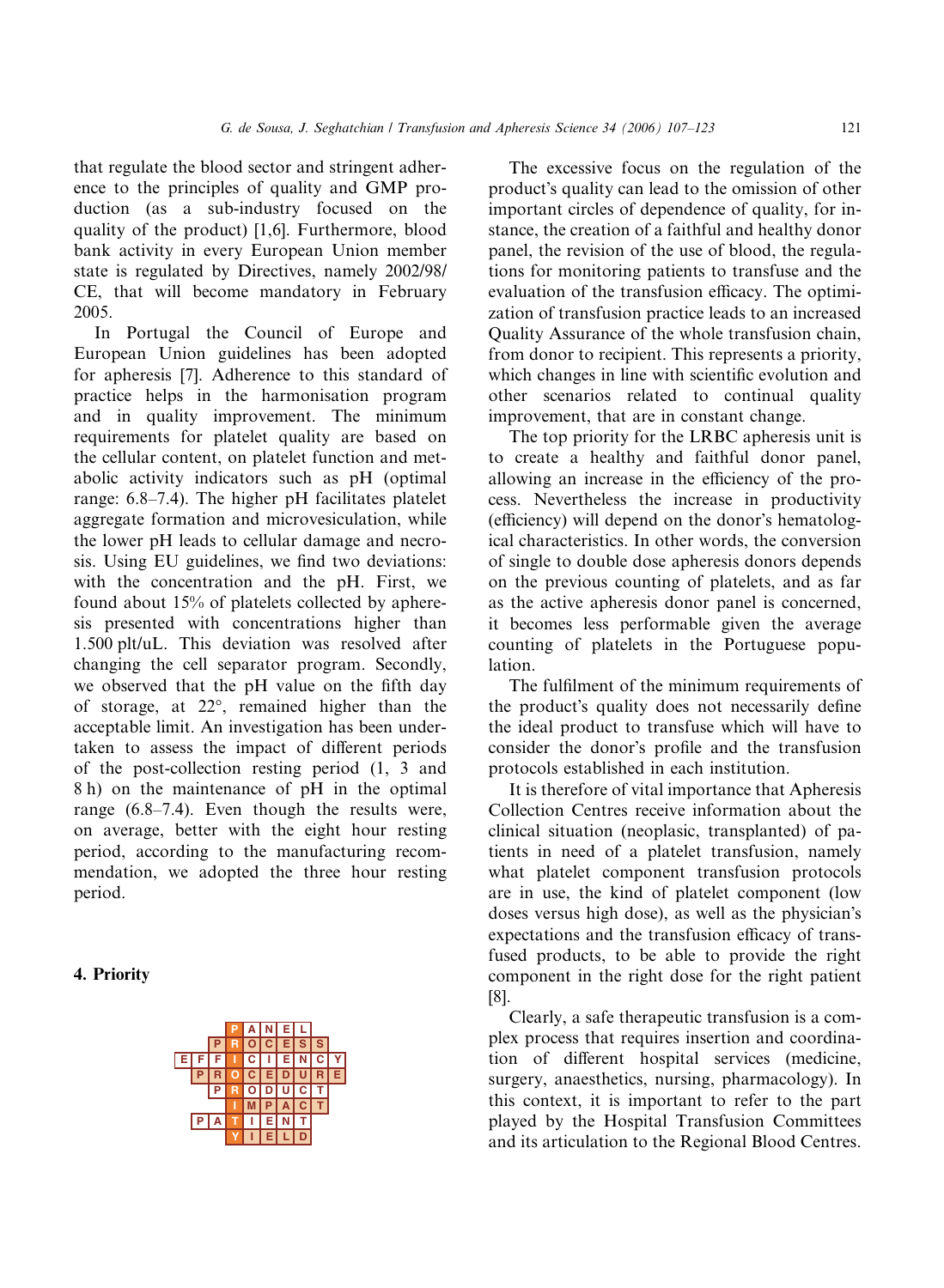In our region the first ones where created in 1996. This active and formal structure promotes hospital surveillance in terms of transfusion safety: they evaluate and establish new transfusion therapeutic protocols, assure the surveillance of the clinical benefits related to traditional therapeutics and are important strategies in the patient's safety and evaluation of the transfusion efficacy.

#### 5. Periodicity



The donation's periodicity will depend very much on both the donor's and operator's personality and availability as well as the review and the statistic evaluation's periodicity with an indicator of quality and transfusion practice.

In the LRBC, we collected 880 apheresis concentrates, from 237 donors with a donation index by donor of 3.7. More than 50% of our donors are linked to the apheresis programme. Several factors reportedly can influence the donor's hematological parameters upon frequent and large double dose donations. Occasionally, in some donors, some leukocytes appear in the final products which appear to have limited adhesion property on the filters, indicating that they might be released from marginal pools or for some unknown reasons donors may take a longer time to generate the basal level of some hematological parameters [9,10]. Moreover, it is not known that long term repeated donations have any effect on leukocyte subpopulations. Clearly, more information on this topic is needed when switching to large scale multicomponent production.

6. Price



Quality in Transfusion Medicine is only complete if we discuss the cost in terms of the balance of clinical benefit, adverse effect and wastage (the best clinical management). Costs of good clinical management, through the implementation of automation and Information Technologies (IT) in the collection centres and hospital transfusion services are associated to the development of a correct medical practice and complemented with professional operators with transfusion medicine knowledge [1,11].

Nevertheless, an objective analysis of cost cannot be exclusively determined by the cost of the production process. It is fundamental to integrate the donor's parcel (with its hematological, biological and physical variability, its time and motivation, that determine the process's productivity) and the patient's parcel (what kind of thrombocytopenia, what complementary transfusion support and what dose to transfuse) along with the operator and the physician parcels.

The production and usage of new generation blood components play an essential role in contributing to the reduction of mortality and morbidity linked to transfusion; to reduce the hospital stay time and to increase life expectancy and quality and ultimately to increase health to the community in general.

To sum up, some of the essential pillars of GAP, which conceptually contribute to dual pillars of safety and supply are highlighted, simulating the crossword patterns. The good apheresis practice must be evidence-based and can only be achieved effectively by a close communication/ collaboration, openness/transparency and trust between all parties involved (public, politicians, press, manufacturers, transfusionist/clinician and